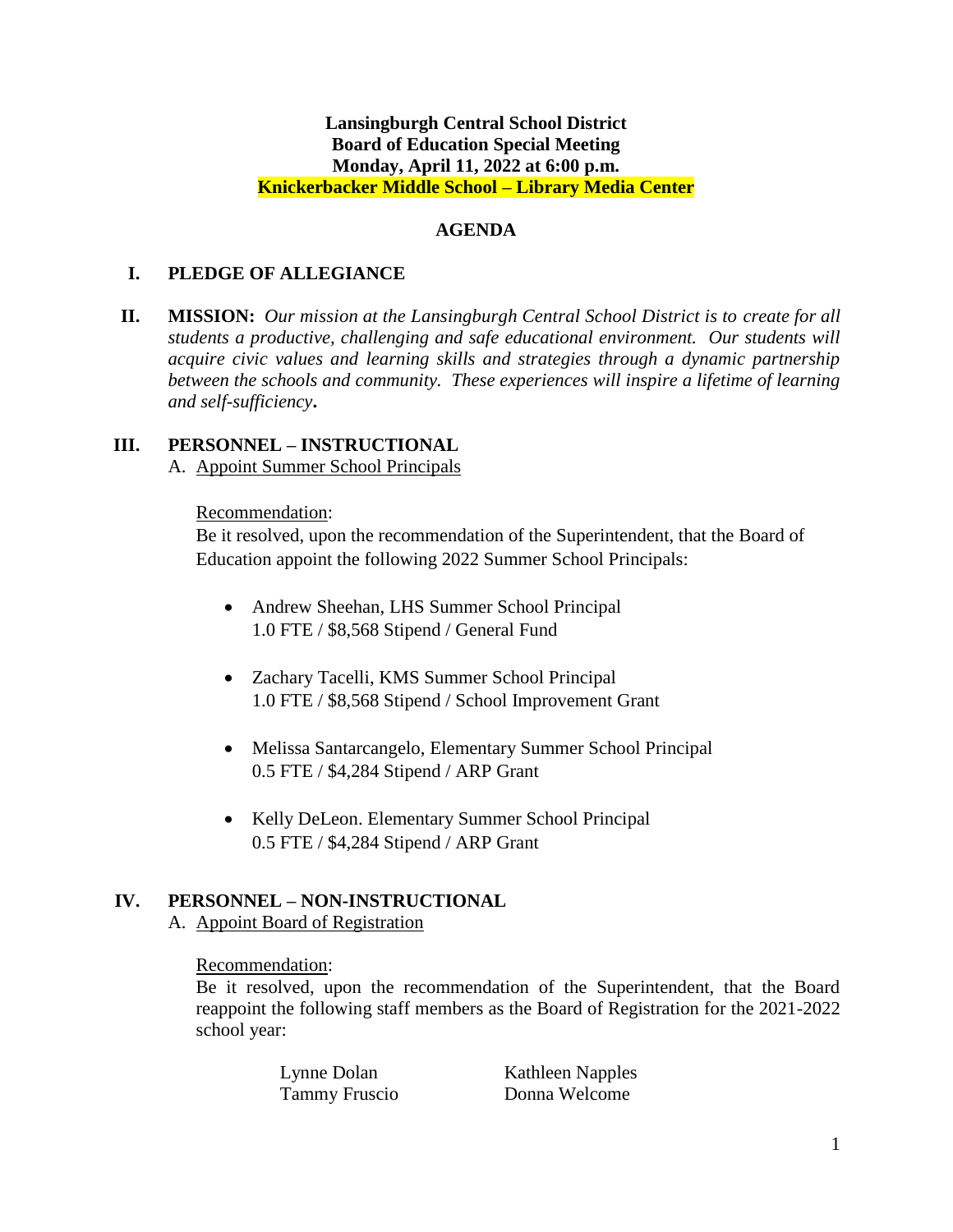#### B. Appoint Election Inspectors

#### Recommendation:

Be it resolved that the Board of Education appoint the following Election Inspectors for the School Budget Vote and Board Member Election scheduled for Tuesday, May 17, 2022, with compensation at the daily rate of \$135.00 with an additional \$25.00 for those selected as Chief Inspectors:

Lansingburgh High School Allen Macey (Chief Inspector) Carol Schongar Eileen Schmitt

Turnpike Elementary School Joseph Cunningham (Chief Inspector) Judy Cunningham Mary Munhall

#### C. Appoint Assistant Election Inspectors

#### Recommendation:

Be it resolved, upon the recommendation of the Superintendent, that the following staff be assigned as Assistant Election Inspectors for the School Budget Vote and Board Member Election scheduled for Tuesday, May 17, 2022, with compensation as follows:

#### Lansingburgh High School

Lynne Dolan (4:30-9:30 pm) with compensation at current hourly rate Giovanna Gavin (4:30-9:30 pm) with compensation at current hourly rate

Turnpike Elementary School

Barbara Smollin (4:30-9:30 pm) with compensation at \$15 per hour Bev Cottrell (4:30-9:30 pm) with compensation at \$15 per hour

#### D. Approve Compensation for Training

#### Recommendation:

Be it resolved, upon the recommendation of the Superintendent, that the Board approve compensation of \$25 for the purpose of training (date to be determined) for Election Inspectors and Assistant Election Inspectors.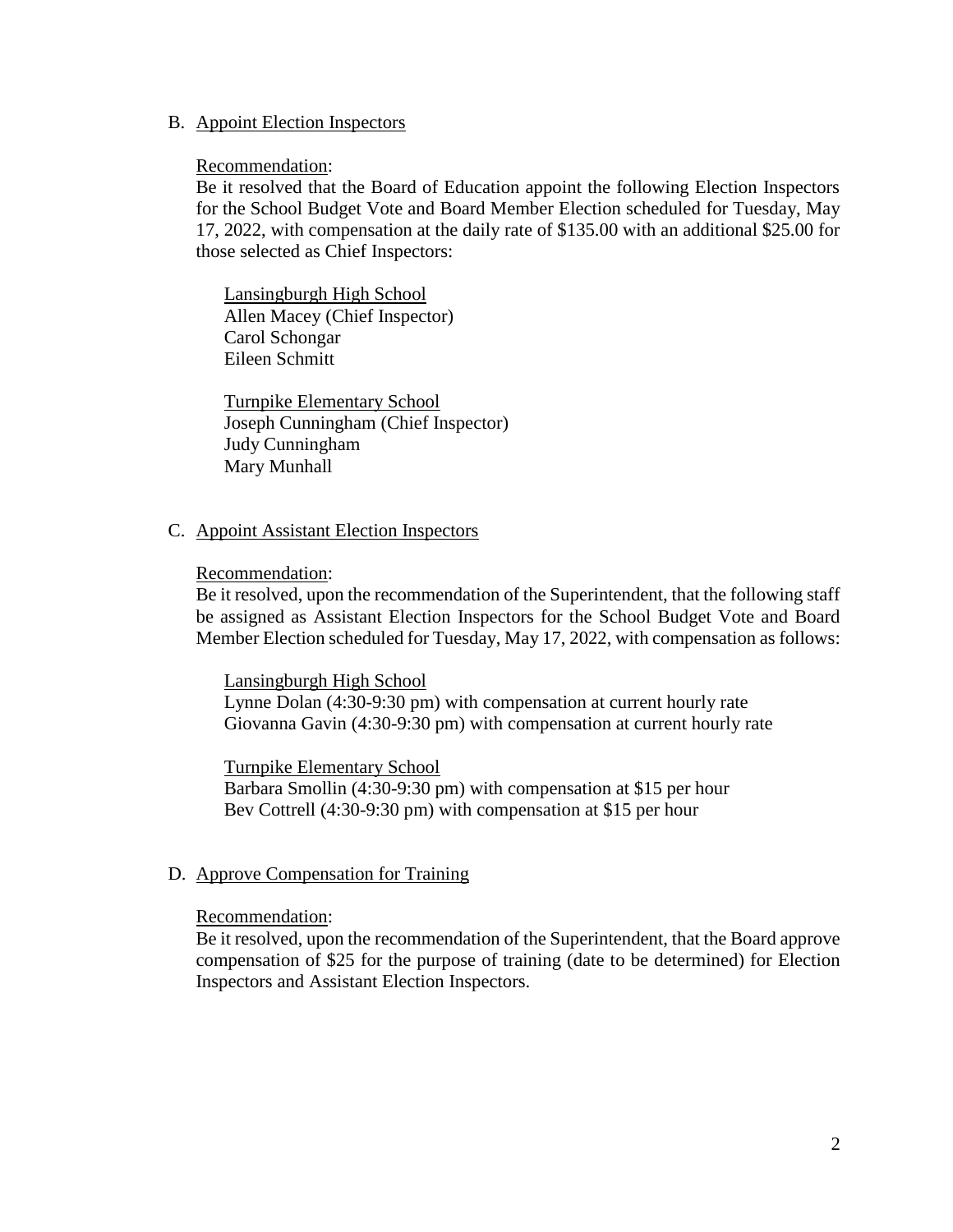# **V. ACTION ITEMS**

# A. Approve Property Tax Report Card

### Recommendation:

Be it resolved that the Board of Education approve the 2022-2023 Property Tax Report Card submitted by Linda Klime, Business Administrator.

# B. Adopt 2022-2023 Proposed School Budget

# Recommendation:

Be it resolved, that the Board of Education adopt the 2022-2023 Proposed School Budget in the amount of \$57,383,864 that will be presented to the voters at a Public Hearing scheduled for Monday, May 9, 2022 at 6:30 p.m. in the Knickerbacker Middle School auditorium.

# C. Appoint Construction Manager

### Recommendation:

Based upon RFP-021-003 that opened on March 10, 2022, and upon the recommendation of the evaluation team, be it resolved that the Board of Education award the bid and appoint Schoolhouse Construction Service, LLC, receiving a composite score of 90, as our Construction Manager for the Rensselaer Park Elementary School Capital Improvement Project. The contract will be active from April 12, 2022 through December 31, 2024.

# D. Revised 2021-2022 Calendar

# Recommendation:

Be it resolved, upon the recommendation of the Superintendent, that the Board approve the revised 2021-2022 school calendar to allow for the return of unused emergency closure days.

# E. Award Transportation RFP

#### Recommendation:

Be it resolved, based upon the final results from the Transportation RFP opened on March 11, 2022, and upon the recommendation of the evaluation team, the Board hereby awards the competitive bid to First Student, Inc. All contracts will be active beginning July 1, 2022 through June 30, 2027 pending Board of Education and voter approval.

# **VI. ADJOURN \_\_\_:\_\_\_**